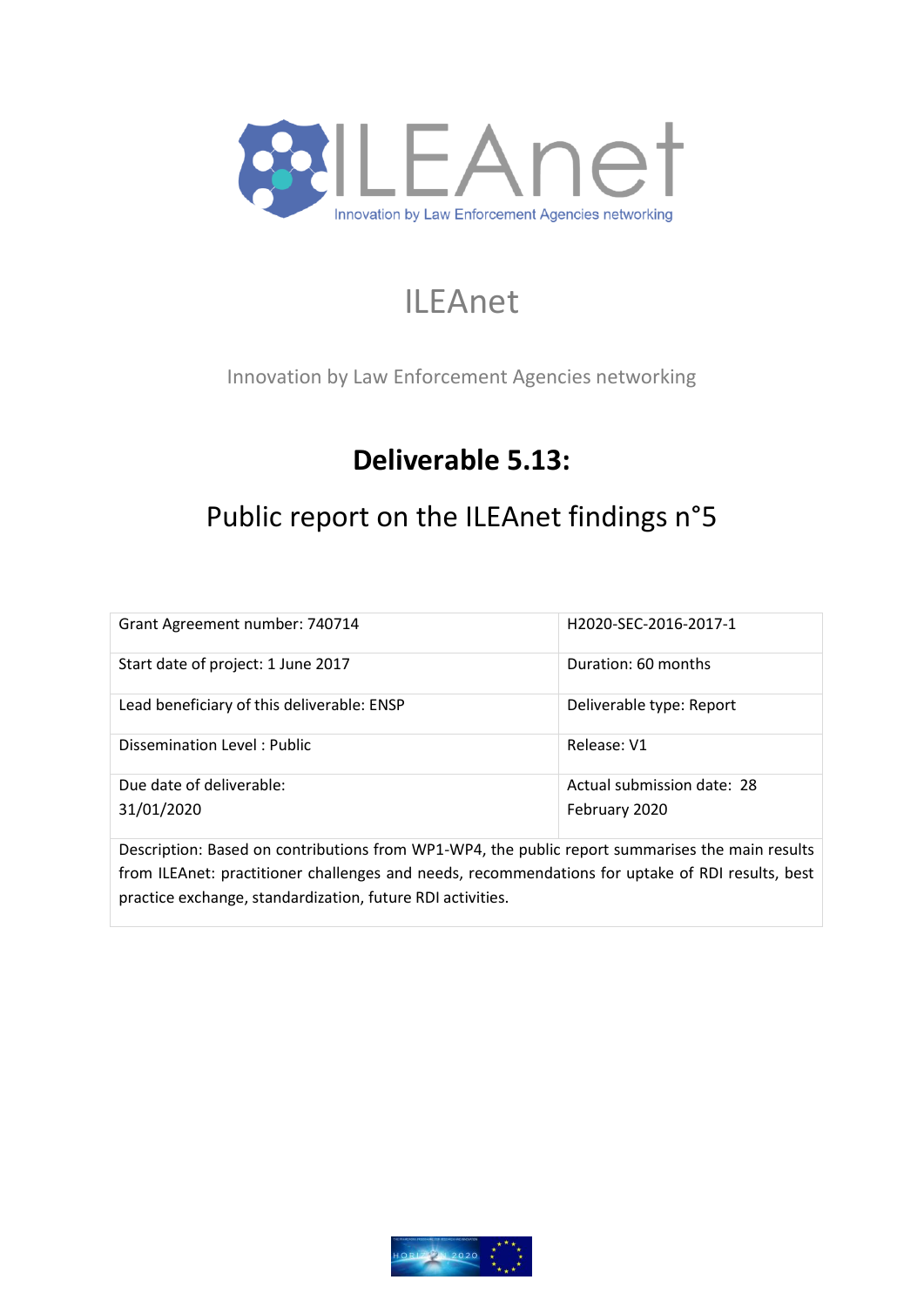<span id="page-1-0"></span>

# **INNOVATION BY LAW** ENFORCEMENT AGENCIES NETWORKING



#### Description

Based on contributions from WP1-WP4, public report summarising the main results from ILEAnet: practitioner challenges and needs, recommendations for uptake of RDI results, best practice exchange, standardization, future RDI activities.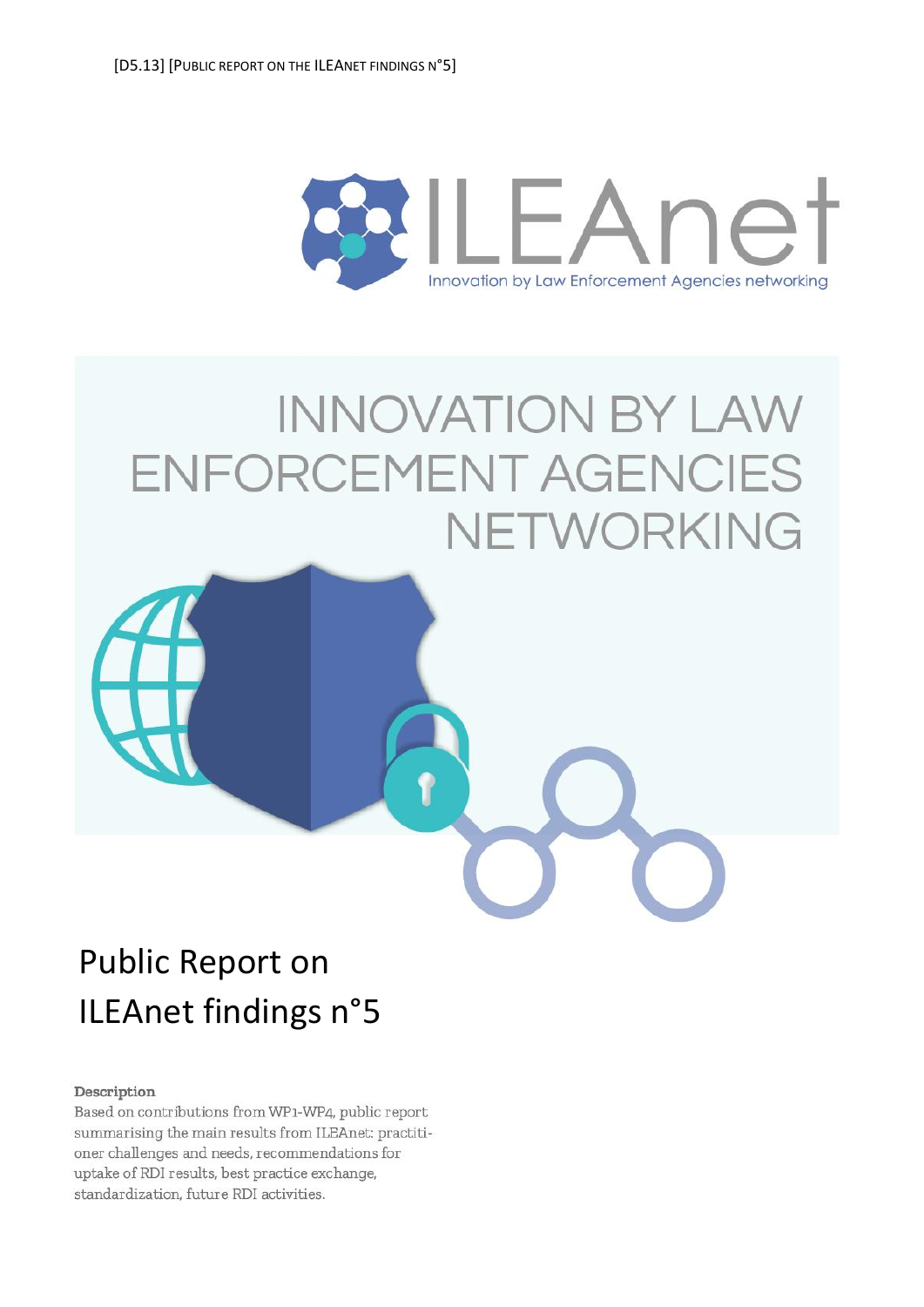### <span id="page-2-0"></span>Executive Summary

This public report aims to give an insight to the work performed within ILEAnet from month 25 to 30.

ILEAnet's goal to build a network bringing together; *online,* a community of practitioners and researchers, with no obligation for physical presence, was reached. The ILEAnet Community continues to grow and counts now 234 members. This Community has also become more active with more participation to online discussions or webinars. The success of this kind of online activities shows that they suit with the limited availability of practitioners.

The INCs continued to strengthen and have proved the key role they play in building and ienlarging this the network.

Another great step has been the implementation and improrvment of the Knowledge Factory which is now a fully functioning tool, that can be used to find useful information on practitioner specific RDI (more than 300 pieces).

A methodology was developed and launched during the second ILEAnet Public Workshop to support the uptake of existing innovative solutions: the ILEAnet Project Uptake Process (IPUP). Based on the process developed, ILEAnet works concretely with some identified

projects to tackle the obstacles and barriers to the implementation of research project results, exploring concrete opportunities to achieve one of the main goals assigned by the EC : monitor research and innovation projects and recommend the industrialisation.

One of the tools explored in the IPUP process is the webinar : it gives an opportunity to project holders to exchange with the ILEAnet Community on the solution they offer and has revealed an excellent way to create a bridge between researchers and practitioners and to explore opportunities for future uptake of the project results into market and/or routine LEA's practice.

The third ILEAnet Public Workshop (PW3), scheduled in May 2020, will focus on the following topic: "support to the identification and control of irregular migration through modern technologies".

A detailed description of the activities performed in each of the three technical WPs is provided in this report, and follows each time the same structure:

- Report of the general activities
- Strategy for the next six months.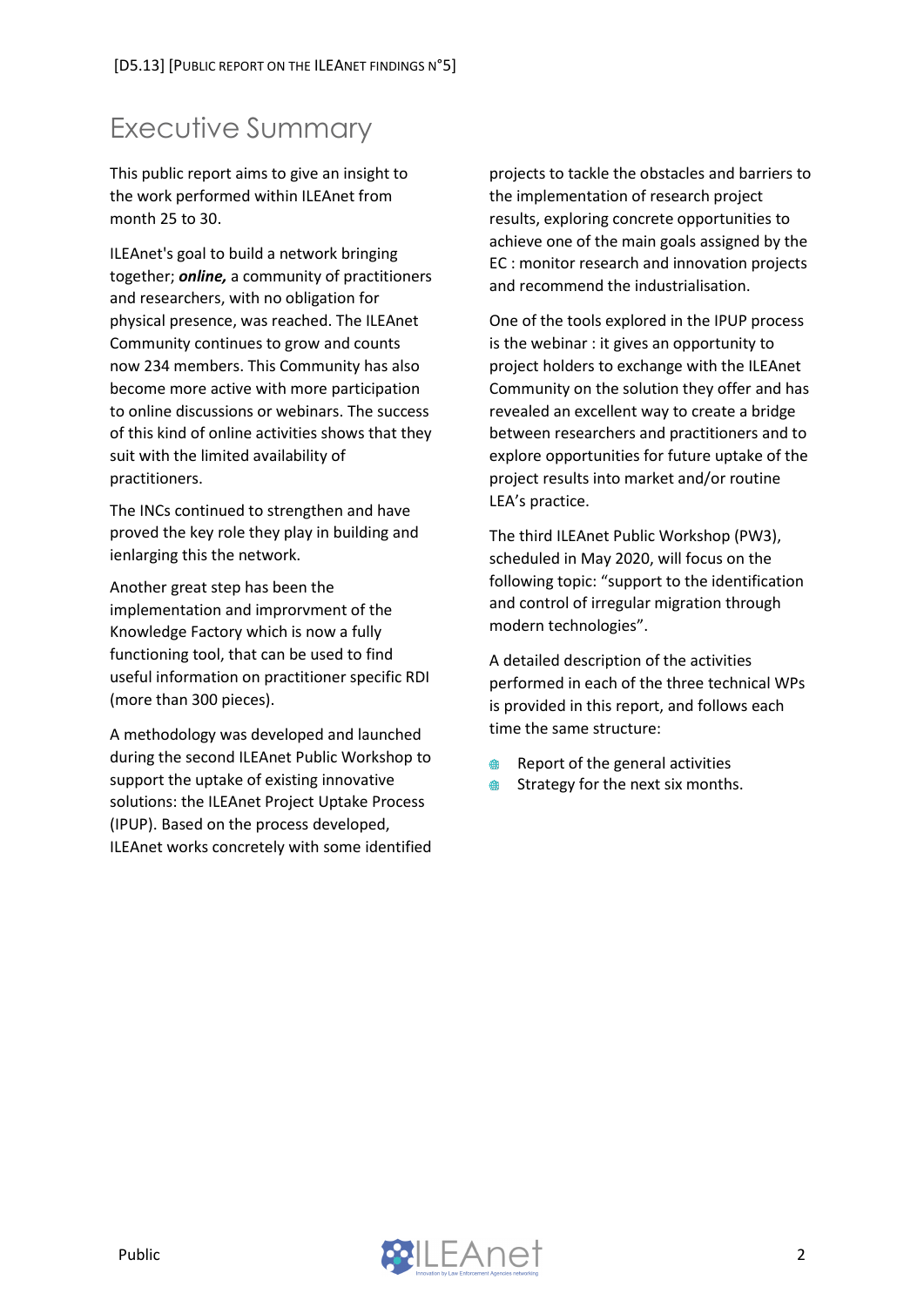# Table of content

| WP1: ILEAnet networking, including INC role and contribution to topic strands |  |
|-------------------------------------------------------------------------------|--|
|                                                                               |  |
|                                                                               |  |
|                                                                               |  |
|                                                                               |  |
|                                                                               |  |
|                                                                               |  |
|                                                                               |  |
|                                                                               |  |
|                                                                               |  |
|                                                                               |  |
|                                                                               |  |
|                                                                               |  |

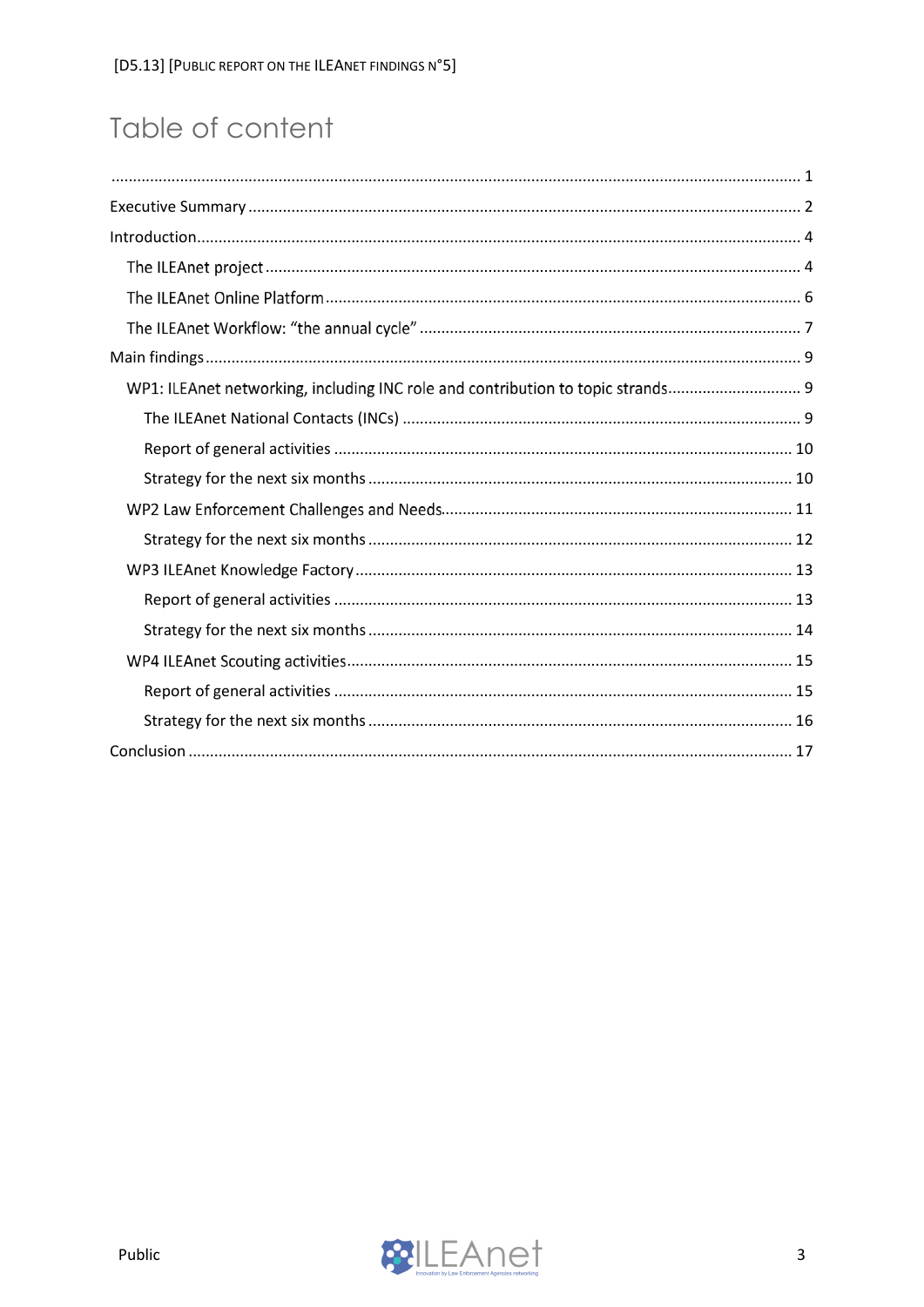### <span id="page-4-0"></span>Introduction

#### <span id="page-4-1"></span>The ILEAnet project

ILEAnet is a European project funded by the European Union's Horizon 2020 research and innovation programme and launched on 1 June 2017 for 5 years duration. The overall objective of ILEAnet is to build and develop a sustainable organizational Law Enforcement Agency (LEA) practitioners' network focused on Research, Development and Innovation (RDI). ILEAnet addresses LEA challenges, together with a community of individuals, including practitioners and experts from academia and industry, interested to exchange and collaborate in this area.

Detailed information about the project is available in the Public report on the ILEAnet findings n°1, available online [\(www.ileanet.eu\)](file://///srv-ensp-fic11/enspservices$/DSFR/DRVPD/RECHERCHE/ACTIONS%20DE%20RECHERCHE/1-CE-ILEAnet-H2020-!/3.%20Progression/ILEAnet%20Deliverables/D.5.13/www.ileanet.eu).

The ILEAnet Network and Community have been created adopting a two-way perspective: top-down and bottom-up.

 $\blacksquare$ Top-down:

ILEAnet functions as a network of organisations. It is aligned with existing institutional structures respecting the corresponding institutional mandates and operational set-ups.

Bottom-up:

In addition, ILEAnet functions as a community of people who are interested in innovation centred collaboration. Thereby, innovation is facilitated, and key LEA challenges are addressed.

The effective iterative interaction between these two approaches helps to identify needs and opportunities and prioritise suggestions with respect to future LEA-relevant RDI in the EU and national programmes, policies and standardization efforts.



Figure 1: ILEAnet involved countries

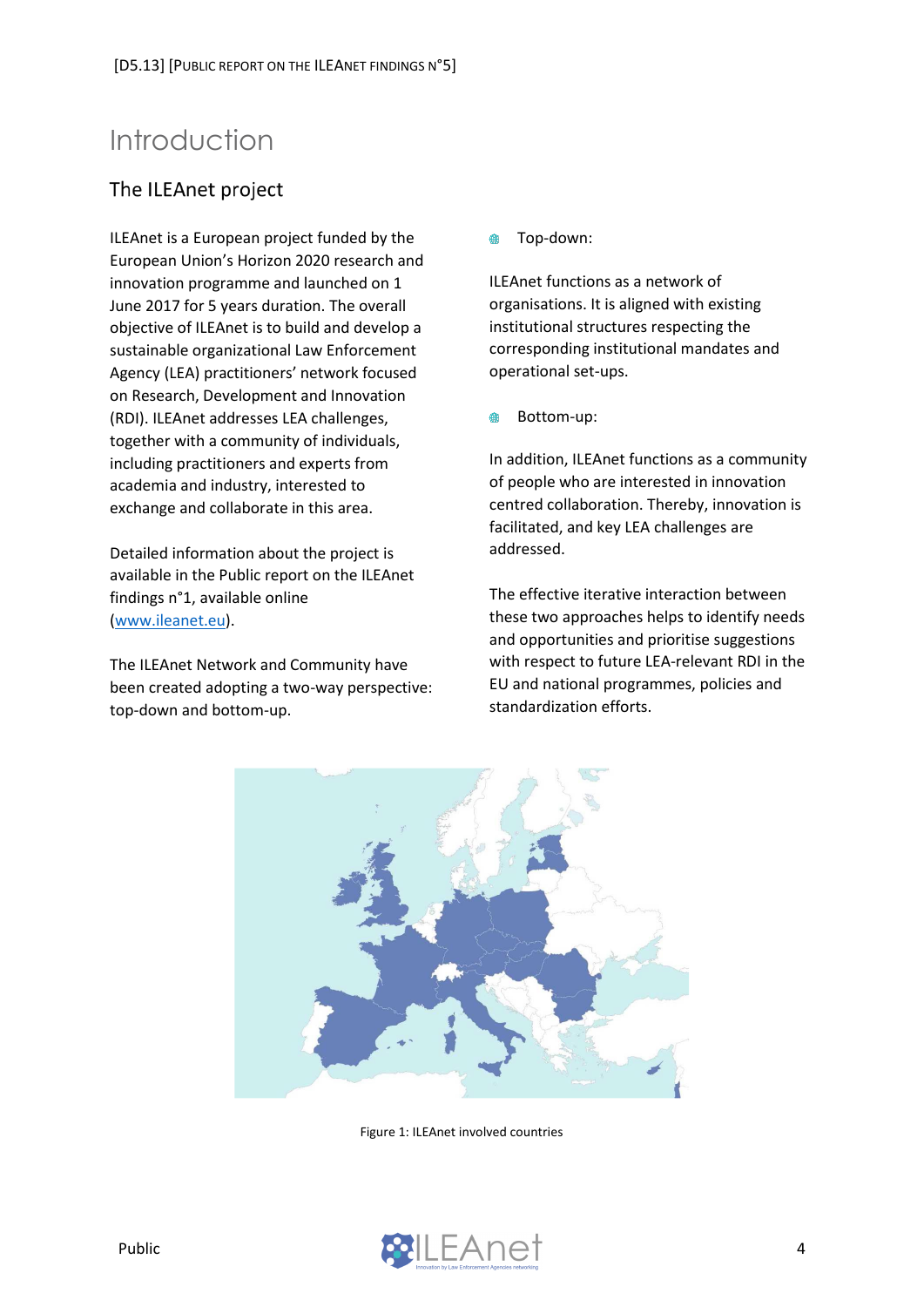21 partners from 17 countries are involved in the project. Most of them are practitioners, together with research centers and institutes.

| <b>Organisation</b>                                                               | <b>Country</b>        |
|-----------------------------------------------------------------------------------|-----------------------|
| French Ministry of Interior                                                       | <b>France</b>         |
| Ecole Nationale Supérieure de la Police                                           | <b>France</b>         |
| Federal Ministry of the Interior                                                  | <b>Austria</b>        |
| Deutsche Hochschule der Polizei                                                   | Germany               |
| Hungarian National police                                                         | <b>Hungary</b>        |
| Italian Public Safety Department, Ministry of Interior                            | <b>Italy</b>          |
| Police Service of Northern Ireland                                                | <b>United Kingdom</b> |
| <b>ISEM INSTITUTE</b>                                                             | <b>Slovakia</b>       |
| Unitad Central Intelligencia Criminal                                             | <b>Spain</b>          |
| <b>ARTTIC</b>                                                                     | <b>France</b>         |
| University College Dublin, Centre for Cybersecurity & Cybercrime<br>Investigation | <b>Ireland</b>        |
| <b>State Police of Latvia</b>                                                     | Latvia                |
| European Forensic Initiatives Centre                                              | <b>Poland</b>         |
| Ministry of Public Security                                                       | <b>Israel</b>         |
| <b>Estonian Police and Border Guard Board</b>                                     | <b>Estonia</b>        |
| Ministry of Interior - Bulgaria                                                   | <b>Bulgaria</b>       |
| <b>Cyprus Police</b>                                                              | <b>Cyprus</b>         |
| Police of the Czech Republic                                                      | <b>Czech Republic</b> |
| Romanian Ministry of Internal Affairs                                             | Romania               |
| Slovakian Criminal Police, Ministry of Interior                                   | Slovakia              |
| Police Academy in Szczytno                                                        | Poland                |

Figure 2: ILEAnet Consortium

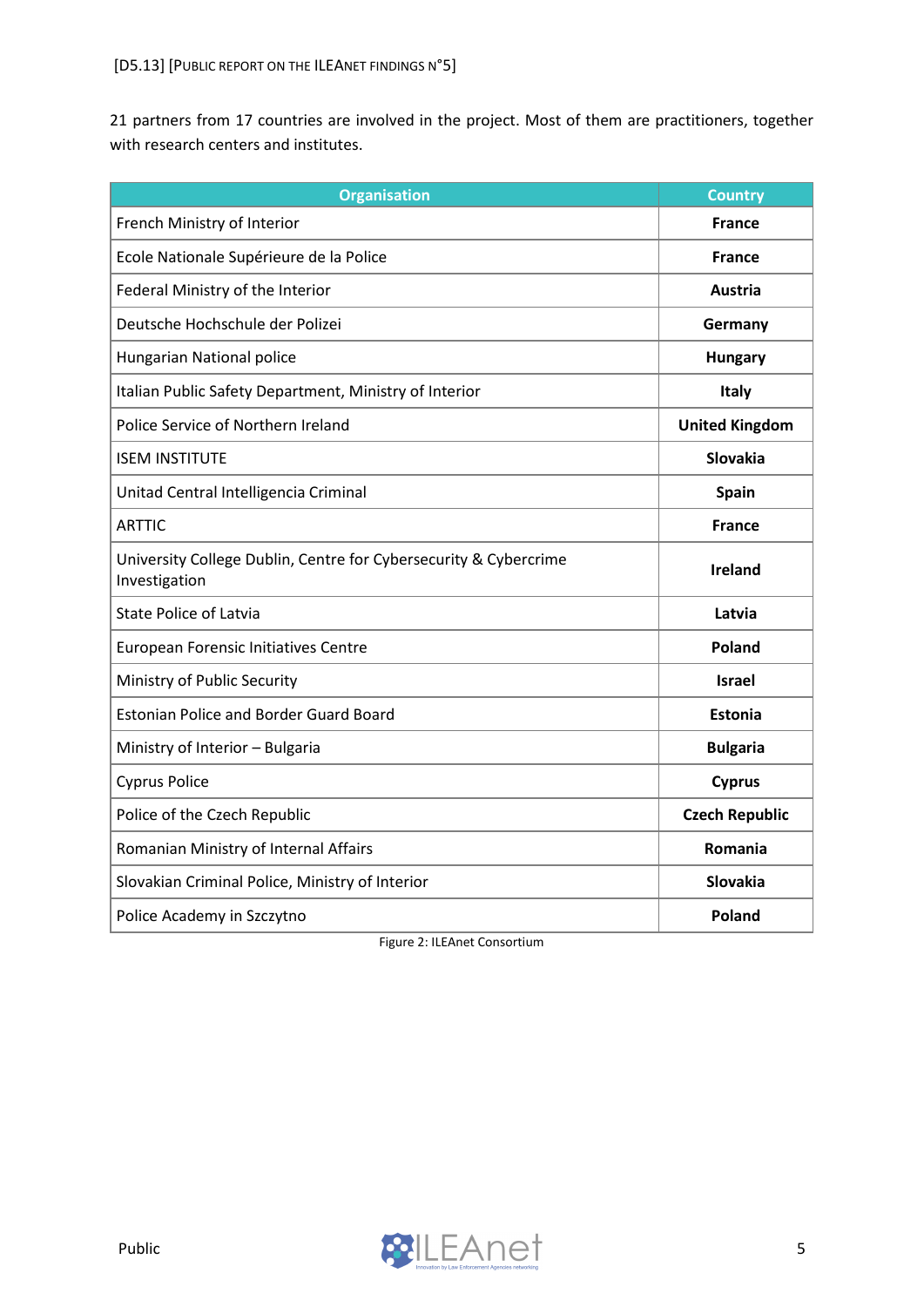#### <span id="page-6-0"></span>The ILEAnet Online Platform

"The place to ask questions you have and receive answers you need"

A collaborative space, encouraging discussions between European LEAs and researchers has been created. The ILEAnet Online Platform, hosted in the Community Management Tool (CMT), allows an exchange between ILEAnet contributors. The ILEAnet Online Platform is structured with respect to the main topics raised by European practitioners. The interactions are monitored by several members of the ILEAnet team: the coordination team, the ILEAnet National Contacts, the Community manager and the Scientific coordination.

The ILEAnet Online Platform is continuously adjusted to the needs of the ILEAnet members, who provide feedback on their own user experience in regular manner

A video, featuring the ILEAnet coordinator and the French INC, was realised to reassure the existing and future Platform users about the safety of this stand-alone Platform and to give guidelines on how it could be used.

The ILEAnet online platform is growing quickly. Users from LEAs and Academia can interact on a daily basis in the specific "ILEAnet Network" group.

| How to search for members ?                                                                                                                                                                                                                                                                                                                           | NEXT WEBINAR - 11 February 2020                                                                 | v.<br>ILEAnet network                                                                                                                                                                                                                                                                                                                                                                                                                                |
|-------------------------------------------------------------------------------------------------------------------------------------------------------------------------------------------------------------------------------------------------------------------------------------------------------------------------------------------------------|-------------------------------------------------------------------------------------------------|------------------------------------------------------------------------------------------------------------------------------------------------------------------------------------------------------------------------------------------------------------------------------------------------------------------------------------------------------------------------------------------------------------------------------------------------------|
| The user search widget allows you to search through the entire member database<br>using specific fields<br>Use one of the value defined hereafer to search for specific members:<br>. Role in ILEAnet: Coordination, INC, Scientific referent, Regular member, ILEAnet<br>external<br>· Profile Type: LEA, Academia, Industry, Policy making, Support | STEPWISE<br>Simulation, Training & Evaluation<br>for the Protection of<br>croWded public SpacEs | The ILEAnet project aims to develop a sustainable network of representatives from<br>Law Enforcement Agencies, Academia and Industry who share a deep interest in<br>security research and the practical solutions it can lead to.<br>Please participate in this group if you would like to exchange and collaborate on topics<br>around the development and uptake of research outputs from an operational,<br>academic and industrial perspective. |
|                                                                                                                                                                                                                                                                                                                                                       | <b>STEPWISE</b>                                                                                 |                                                                                                                                                                                                                                                                                                                                                                                                                                                      |
|                                                                                                                                                                                                                                                                                                                                                       | PROJECT                                                                                         | ILEAnet practitioners                                                                                                                                                                                                                                                                                                                                                                                                                                |
| Are you looking for members ?                                                                                                                                                                                                                                                                                                                         | WEBINAR                                                                                         | If you are a practitioner from a Law Enforcement Agency interested in solutions that                                                                                                                                                                                                                                                                                                                                                                 |
| Last name                                                                                                                                                                                                                                                                                                                                             | 11 FEBUARY 2020                                                                                 | research and innovation can bring to help you address the security challenges you are<br>facing daily, this group is for you.                                                                                                                                                                                                                                                                                                                        |
| First name                                                                                                                                                                                                                                                                                                                                            | 12H30-13H30 (CET)                                                                               | Here, you can exchange ideas, compare experiences and articulate your concrete<br>needs.                                                                                                                                                                                                                                                                                                                                                             |
| Role in ILEAnet                                                                                                                                                                                                                                                                                                                                       | Registration:                                                                                   |                                                                                                                                                                                                                                                                                                                                                                                                                                                      |
| Profile type                                                                                                                                                                                                                                                                                                                                          | ensp-ileanet@interieur.gouv.fr                                                                  |                                                                                                                                                                                                                                                                                                                                                                                                                                                      |
| Country<br>SEARCH                                                                                                                                                                                                                                                                                                                                     | $\frac{\sqrt{2}}{N+1}$<br><b>MILEAnet</b>                                                       | ILEAnet national groups                                                                                                                                                                                                                                                                                                                                                                                                                              |
|                                                                                                                                                                                                                                                                                                                                                       |                                                                                                 | Welcome to the ILEAnet national                                                                                                                                                                                                                                                                                                                                                                                                                      |
| Are you looking for an event?                                                                                                                                                                                                                                                                                                                         |                                                                                                 | groups!                                                                                                                                                                                                                                                                                                                                                                                                                                              |
|                                                                                                                                                                                                                                                                                                                                                       | ILEAnet Knowledge Factory                                                                       | This space is dedicated to country-based groups for<br>practitioners, providing them a platform to debate in<br>their own language and/or to discuss country specific<br>issues.                                                                                                                                                                                                                                                                     |
| Horizon 2020 Secure Societies European Info Day<br>12<br>and Brokerage Event                                                                                                                                                                                                                                                                          | The Knowledge Factory is best place for you to share and to find knowledge on topics            | Liituge rahvusliku rühma: Eesti                                                                                                                                                                                                                                                                                                                                                                                                                      |

Figure 3: ILEAnet Online Platform Landing page

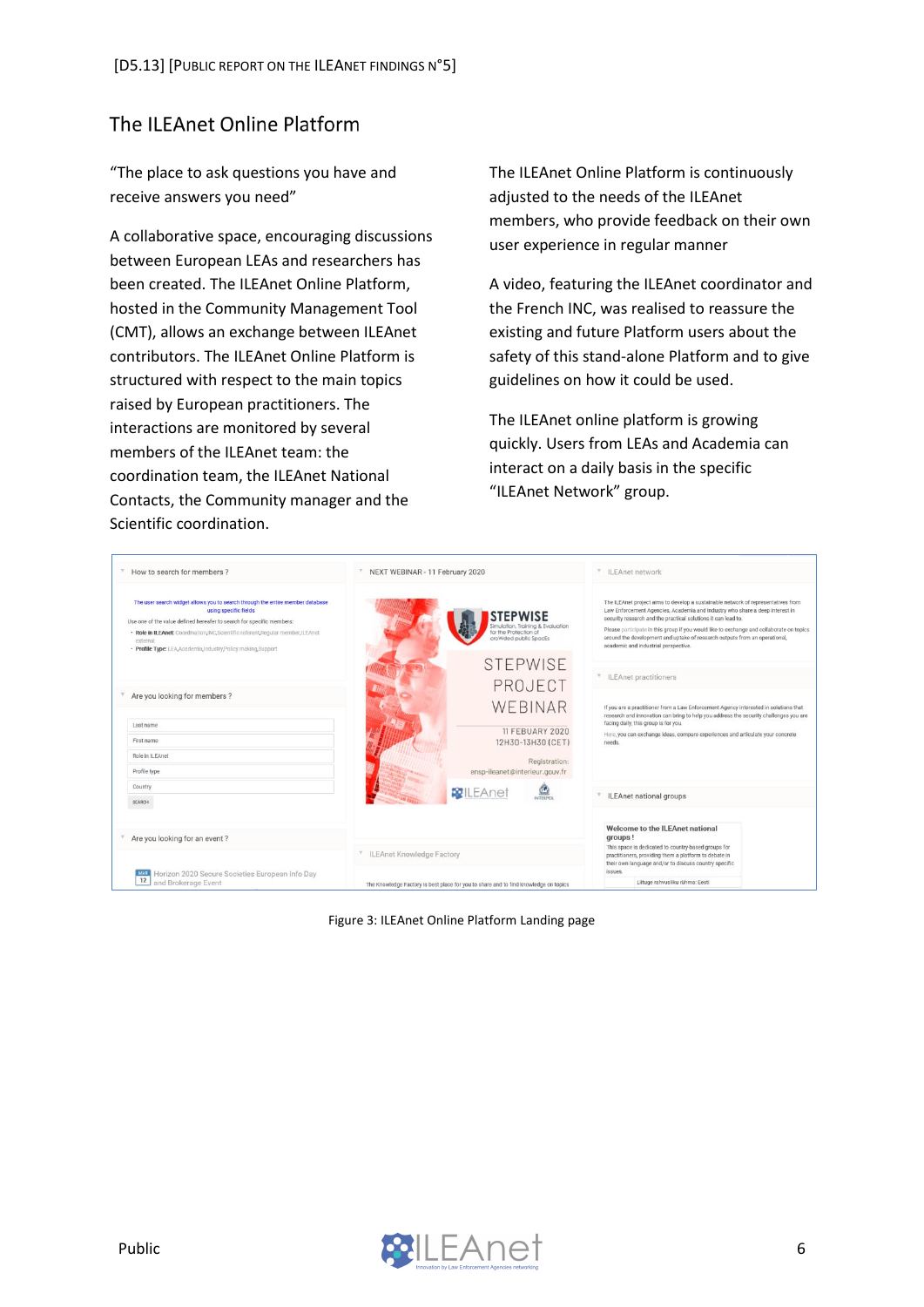#### <span id="page-7-0"></span>The ILEAnet Workflow: "the annual cycle"

In order to:

- 1. Define the practitioners Challenges and Needs,
- 2. Monitor, collect and organise the current state of the art and existing or recent research initiatives
- 3. Identify gaps, requirements, opportunities and priorities
- 4. Provide recommendations and feed them back to the Consortium

ILEAnet is processing an annual cycle, based on a close cooperation between inter-related workpackages.



**●** For LEA practitioners facing daily challenges, identifying existing solutions from research field and finding time and space to assess them, may be a challenge in itself. Consequently, the ILEAnet team has developed a renewed vision more focused on the network. ILEAnet growing ambition is to provide a **highly conducive environment for security research and** 

**innovation** up to the deployment of practical solutions by LEAs

ILEAnet is concerned with **enhancing its**   $\qquad \qquad \bullet$ **practitioner network** and **facilitating their involvement into research activities**: from identification of challenges and needs informing research topics, to the uptake of research projects' solutions into practice

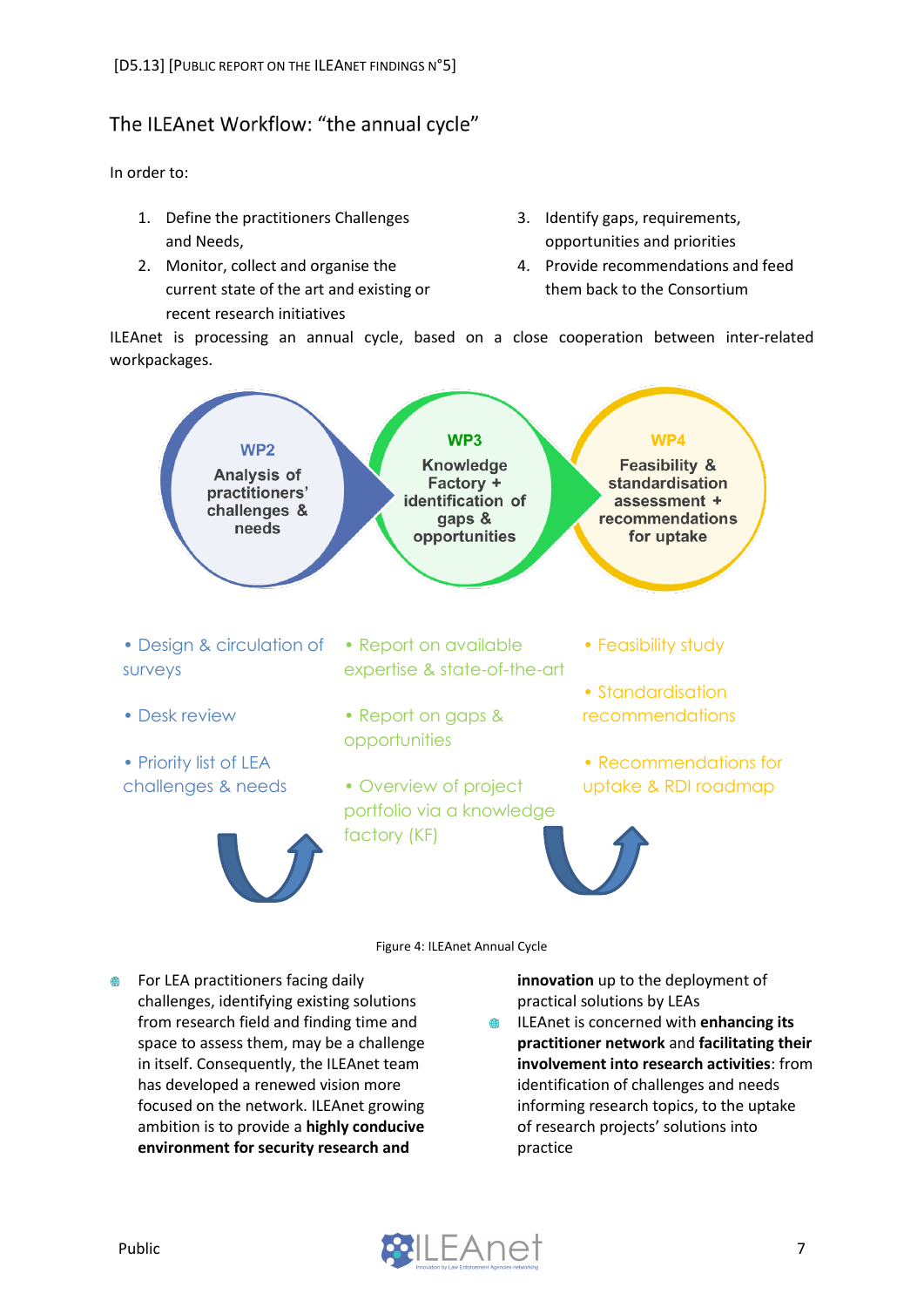Experiment it concretely: IPUP and **initiate**  ⋒ **incubating process** 

The idea is to think of the ILEAnet cycles as part of a funnel shaped process.



It can be described as follow:

Step 1: Collecting data through desk-reviews and surveys either related to the preidentified four focus topics: migration, cybercrime, terrorism and serious organised crime, or to any specific topic identified by the network.

Step 2: Focusing on specific topic identified in step 1, collecting further information through of calls for solutions related to the abovementioned topics.

Step 3: if solutions are found, organise a dialogue with the solution providers (UE funded research projects or national projects) and end-users who could use them, in a first step by on line meeting (webinars) or through ad hoc workshops convening a limited audience and focusing on uptake-relatedissues and finally, constructing a structured dialogue between end users and solutions provider.

All those actions will allow ILEAnet to "**fill the gap",** becoming the ILEAnet brandmark.

Step 4: Elaborating recommendation for standardisation that has not started yet.

In practice, this funnel shaped process aims at performing the ILEAnet Project Uptake Process (IPUP) whose goal is to facilitate and accelerate the implementation of security research projects' outputs.

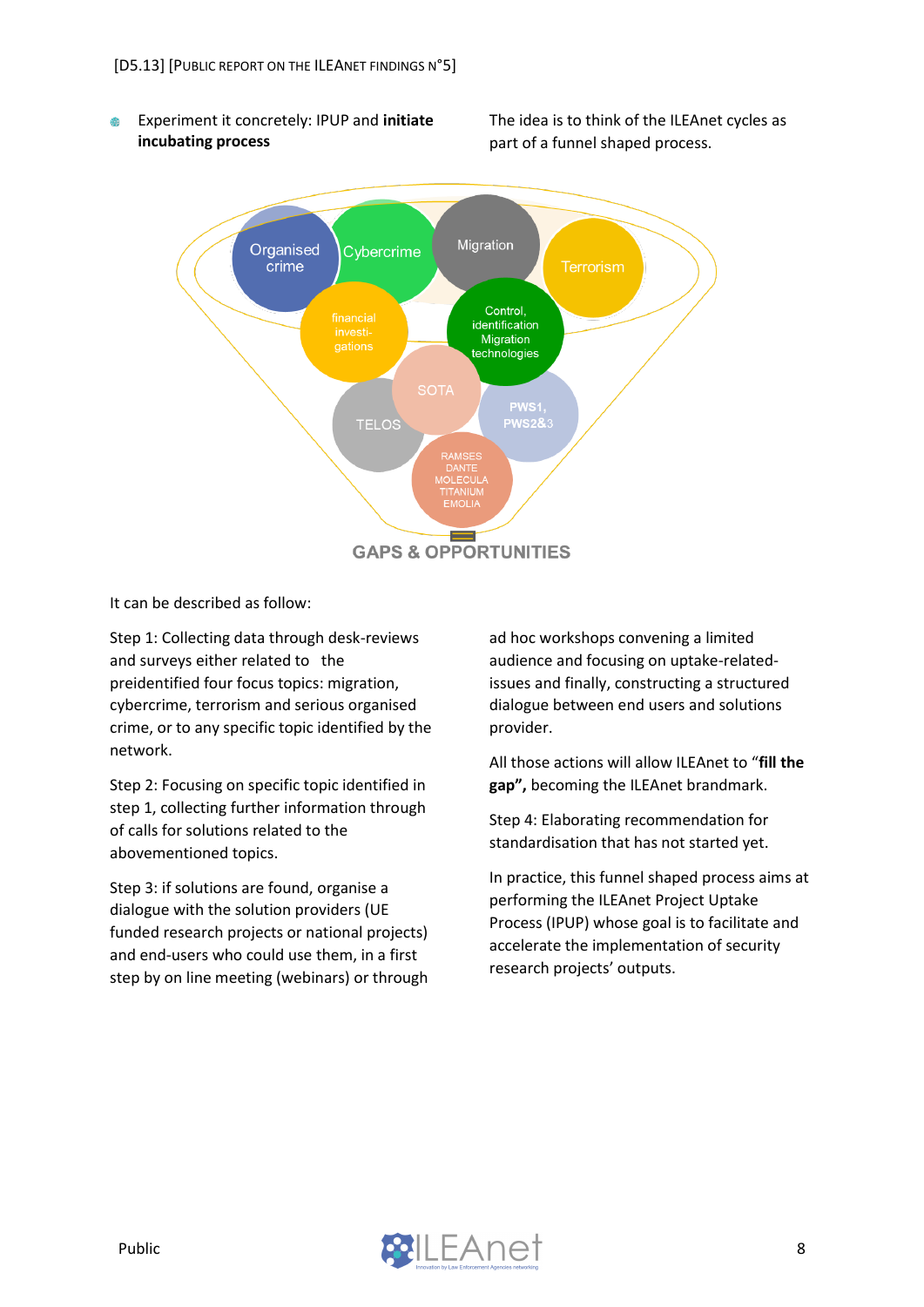# <span id="page-9-0"></span>Main findings

#### <span id="page-9-1"></span>WP1: ILEAnet networking, including INC role and contribution to topic strands

WP1 aims to provide the resources to and inputs from the ILEAnet National Contacts (INCs) and their respective national networks of practitioners, academia, industry and other stakeholders.

#### <span id="page-9-2"></span>The ILEAnet National Contacts (INCs)

As a reminder, ILEAnet is organised around ILEAnet National Contacts (INCs), who are

dedicated ILEAnet consortium members or Law Enforcement Agency representatives from all involved member states. They are responsible for the functioning of their "national networks". Together with the Scientific Coordination, they ensure good quality of the online exchanges. They act as a hub for the ILEAnet bottom-up and top-down oriented activities.

| <b>Organisation</b>                                                               | <b>Country</b>    | <b>INC</b>                         |
|-----------------------------------------------------------------------------------|-------------------|------------------------------------|
| French Ministry of Interior                                                       | France            | <b>Thomas Fressin</b>              |
| Ecole Nationale Supérieure de la Police                                           | France            | <b>NA</b>                          |
| <b>BMI- Ministry of the Interior</b>                                              | Austria           | Caroline Schmidt                   |
| Deutsche Hochschule der Polizei                                                   | Germany           | Sven-Eric Fikensher                |
| Hungarian National police, bomb unit                                              | Hungary           | Balázs Horváth                     |
| Italian Public Safety Department, Ministry of<br>Interior                         | Italy             | Luigi Raffaele                     |
| Police Service of Northern Ireland                                                | United<br>Kingdom | <b>Graham Kissock</b>              |
| <b>ISEM INSTITUTE</b>                                                             | Slovakia          | Alena Dikosova                     |
| Unitad Central Intelligencia Criminal                                             | Spain             | Sandra Cerrato Moreno              |
| <b>ARTTIC</b>                                                                     | France            | <b>NA</b>                          |
| University College Dublin, Centre for<br>Cybersecurity & Cybercrime Investigation | reland            | Cheryl Baker                       |
| Latvian Police, International Department                                          | Latvia            | Inese Voloseviča<br>Līga Peisniece |
| European Forensic Initiatives Centre                                              | Poland            | Monika Pawelec                     |
| Ministry of Public Security                                                       | Israel            | <b>Tibby Roth</b>                  |
| <b>Estonian Police and Border Guard Board</b>                                     | Estonia           | Raul Savimaa<br>Hannes Jarvine     |
| Ministry of Interior - Bulgaria                                                   | <b>Bulgaria</b>   | Aleksandrina Aleksandrova          |
| <b>Cyprus Police</b>                                                              | Cyprus            | Chryso Angeli                      |

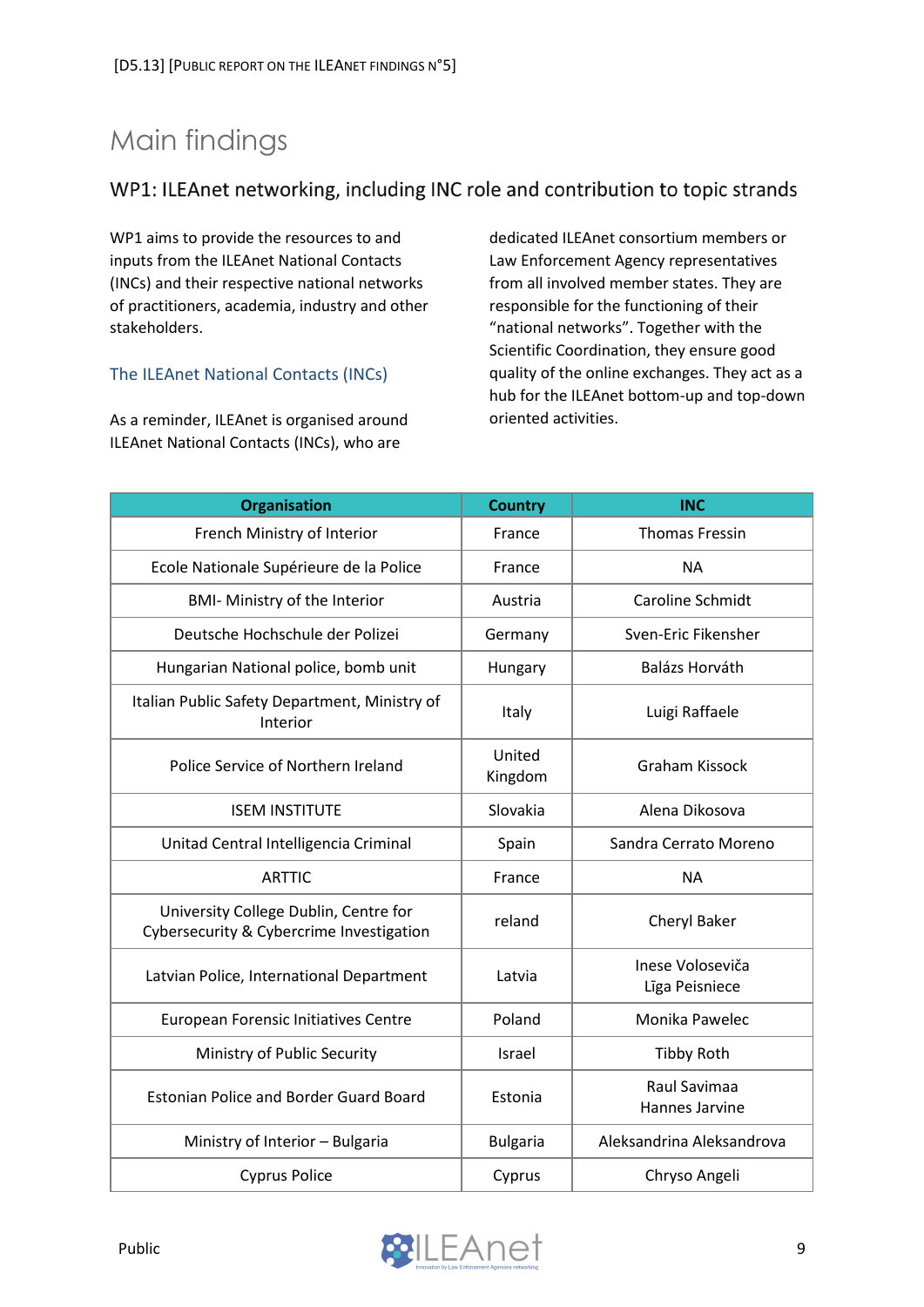| Police of the Czech Republic                                                    | Czech Republic | Veronika Bouchalova |
|---------------------------------------------------------------------------------|----------------|---------------------|
| Romanian Ministry of Internal Affairs -<br><b>Directorate General Logistics</b> | Romania        | Claudiu Chiriac     |
| Slovakian Police Criminal, Ministry of Interior                                 | Slovakia       | Zuzana Zachova      |
| Institute for Research and Development of the<br>Police Academy in Szczytno     | Poland         | Jakub Muraszko      |

#### <span id="page-10-0"></span>Report of general activities

The WP1 activities for this six-month period can be summarised as follows:

Coordination of the ILEAnet national networks by the INCs in their respective countries:

The INCs were having regular teleconferences, providing an opportunity for them to be updated about ILEAnet state of progress and discussing the evolution of their national networks together with their involvement as main contact points. The teleconferences were meant to be as interactive as possible and to give INCs a space to ask questions, voice potential concerns and pass on information that WP leaders can relay as participants in any external events of interest to ILEAnet.

All INCs are now very knowledgeable about the ILEAnet project and are trying to enlarge interaction with organisations or people in their country to raise awareness about the project, to invite their contacts and encourage them to participate actively to the activities and discssions.

As a result, the number of members on the ILEAnet Online Platform has very positively increased, considering the reluctance practitioners usually have in sharing information online.

Facilitation of the contributions from the national networks to ILEAnet:

The INCs facilitated the contributions from the national networks by collecting the input to the surveys which were part of the WP2 tasks. The INCs played an important role in the identification of the relevant experts to be

invited to the ILEAnet Second Public Workshop held from 10 to 11 April 2019 and to the third one, to be held in May 2020. Finally, the INCs then contributed to inviting practitioners to a number of follow-up activities from the Public Workshop like webinars and uptake-related discussions

**Expert contributions from the INCs to** ILEAnet

The INCs function not only as facilitators of their national networks but also as experts participating in discussions themselves, asking questions, sharing knowledge and interacting with the members in the ILEAnet Online Platform.

An evolution has been noticed these last six months in the participation of the INCs to the discussions held online on the ILEAnet Online Platform.

Though this participation level has to be improved and the INCs need to further their ownership of the Platform, it shows that they are now much more familiar with the functionalities of the platform and more confident in using them.

#### <span id="page-10-1"></span>Strategy for the next six months

Once again, last months have shown how much the INCs play a key role in building and enlarging the network.

The effort will focus on increasing the number of members (LEAs, Academia and end-users) and hiring greater practitioners by enhancing the involvement of the national experts.

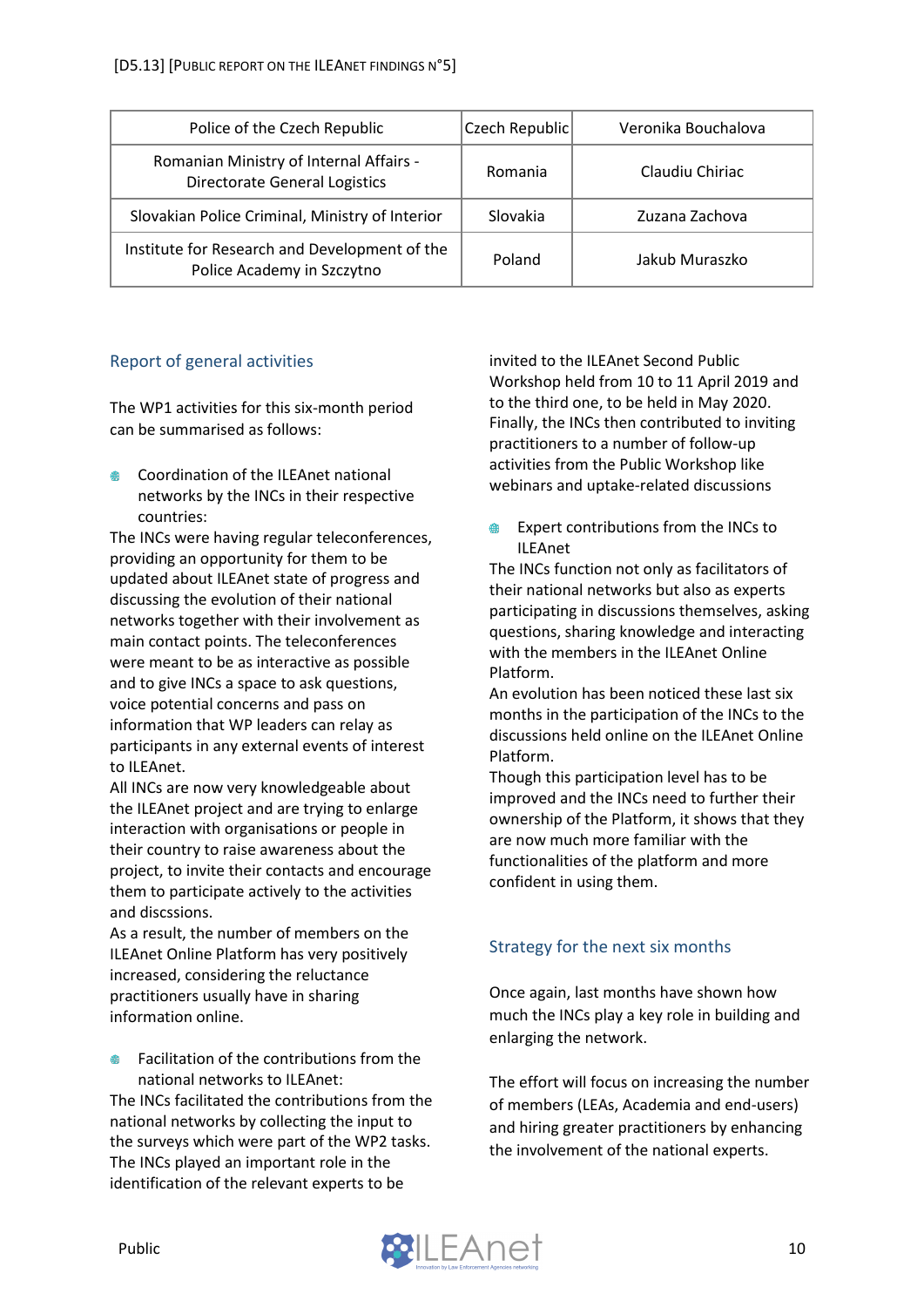Furthermore, an issue is to continue spreading information about ILEAnet activities and events.

Two important challenges for the INCs will be:

#### <span id="page-11-0"></span>WP2 Law Enforcement Challenges and Needs

WP2 aims to collect contemporary challenges and needs for Law Enforcement Authorities at national and EU level in order to facilitate the solving of these challenges through research and development activities. WP2 outputs then feed into WP3 and WP4 to determine the focus in WP3 for identification best practices and state of the art in the topic areas and in this way direct in-depth analysis and feasibility study of opportunities for WP4.

#### Report of general activities

The WP2 is designed to collect and analyze the needs and challenges for LEA practitioners. Its collection of data was performed using three approaches:

- Top-down, by suggesting topics based on analysis of policy, strategic documents and strategic research agendas,
- Bottom-up, by collecting inputs in open surveys and non-directed interviews,
- **●** Based on analysis of surveys and observation of the activities in the ILEAnet network (ILEAnet community, ILEAnet network and ILEAnet practitioners' network).

The previous step of WP2 consisted in an analysis of the results from the survey conducted during the first ILEAnet cycle, about two focus areas out of three:

- **Trend and new threats in cyber-related** and cyber-enabled crime,
- Methods and good practices for conducting financial investigations to support investigations of serious organized crime, cybercrime, terrorism and illegally mediated migration
- To start populating the Knowledge Factory ⊕ with relevant content (national projects, solutions and best practices)
- To invite relevant experts for WP3 by ⋒ mobilizing their national experts.

Activity from months 25 to 30 have consisted in the review of strategic and policy documents and analysis of results of an ILEAnet Survey about "Support to the identification and control of irregular migration through modern technologies".

*Review of strategic and policy documents about "Support to the identification and control of irregular migration through modern technologies".*

A significant number of documents were reviewed and analyzed during the desk review. For the field "Support to the identification and control of irregular migration through modern technologies", 7 hightliy relevant, 3 partialy relevant and 2 slightly relevant challenges were identified.

It appears that the three most relevant challenges for technology solutions to support LEAs in the identification and control of irregular migration were:

- Registration of illegally entering third ⊕ country nationals,
- Exploiting public information system, ⋒
- Monitoring pre-frontier areas.  $\qquad \qquad \oplus$

As the lack of interoperability between EU wide information system is a paramount issue, four technological needs, linked to four levels of interoperability, were identified:

- A single search interface to query several ⊕ information systems simultaneously and to produce combined results on one single screen,
- The interconnectivity on information systems where data registered in one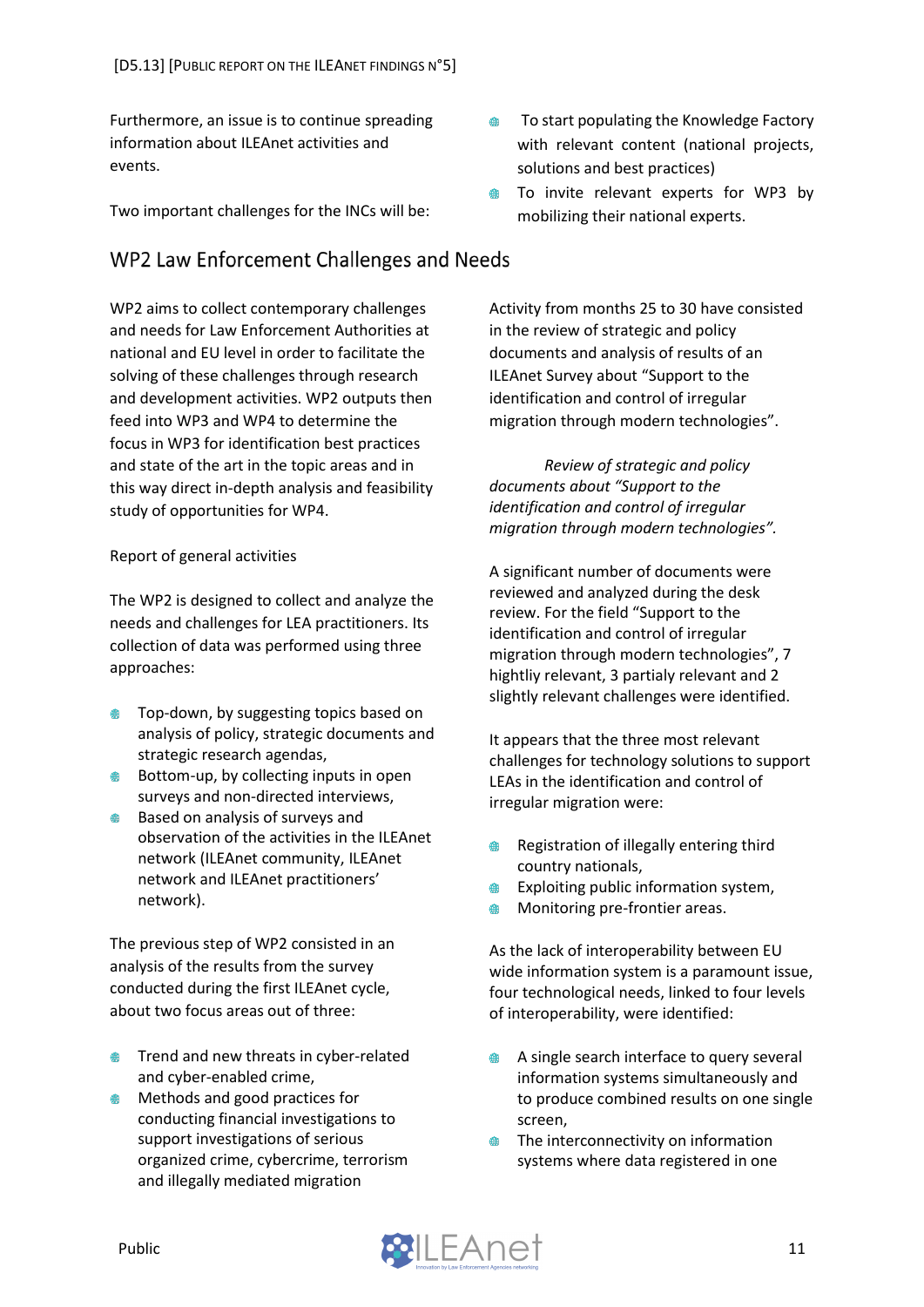system will automatically be consulted by another system,

- **The establishment of a shared biometric** matching service in support of various information systems,
- A common repository of data for different information systems (core module).

The detected challenges and needs have been used as inputs for designing the questionnaire for a survey conducted among LEA practitioners on the focus area.

*Analysis of the results from the survey about "Support the identification and control of irregular migration through modern technologies".*

For the challenge 'Registration of Illegally Entering Third Country National", two needs are paramount:

- Single search interface to query several **All Contracts** information systems simultaneously,
- Improved interconnectivity and interoperability of systems.

For the challenge "Monitoring Pre-frontier areas", two needs are paramount:

- Single repository for all data, **Alla**
- Single search interface to query several information systems simultaneously.

For the challenge "Exploiting Public information systems", one need is paramount:

Single repository for all data.For all challenges, more than half of the

respondents do not have any experience with technological tools and projects linked to challenges. However, they are interested in obtaining more information about them. The most popular projects were SURVANT Video Analysis and iBorderCtrl border security tools projects.

#### *General conclusions*

The analysis of the survey responses did highlight a clear cross-cutting issue which was raised: the importance of training for being able to maximize the benefits of implementing new technologies, and managing a big amount of information from different sources

#### <span id="page-12-0"></span>Strategy for the next six months

The results of the desk review and survey highlighted the importance of the topic and the need for additional information for LEAs.

Consequently, this topic was suggested and accepted as the theme of the ILEAnet Third Public Workshop (PW3) scheduled in May 2020.

One of the important activities of the next reporting period concerns the preparation and support of the PW3 by additional research and findings on the topic. This may also include to re-launch the survey in order to obtain more responses.

Further, a new desk review and survey on focus topics should be initiated for the third project work cycle



.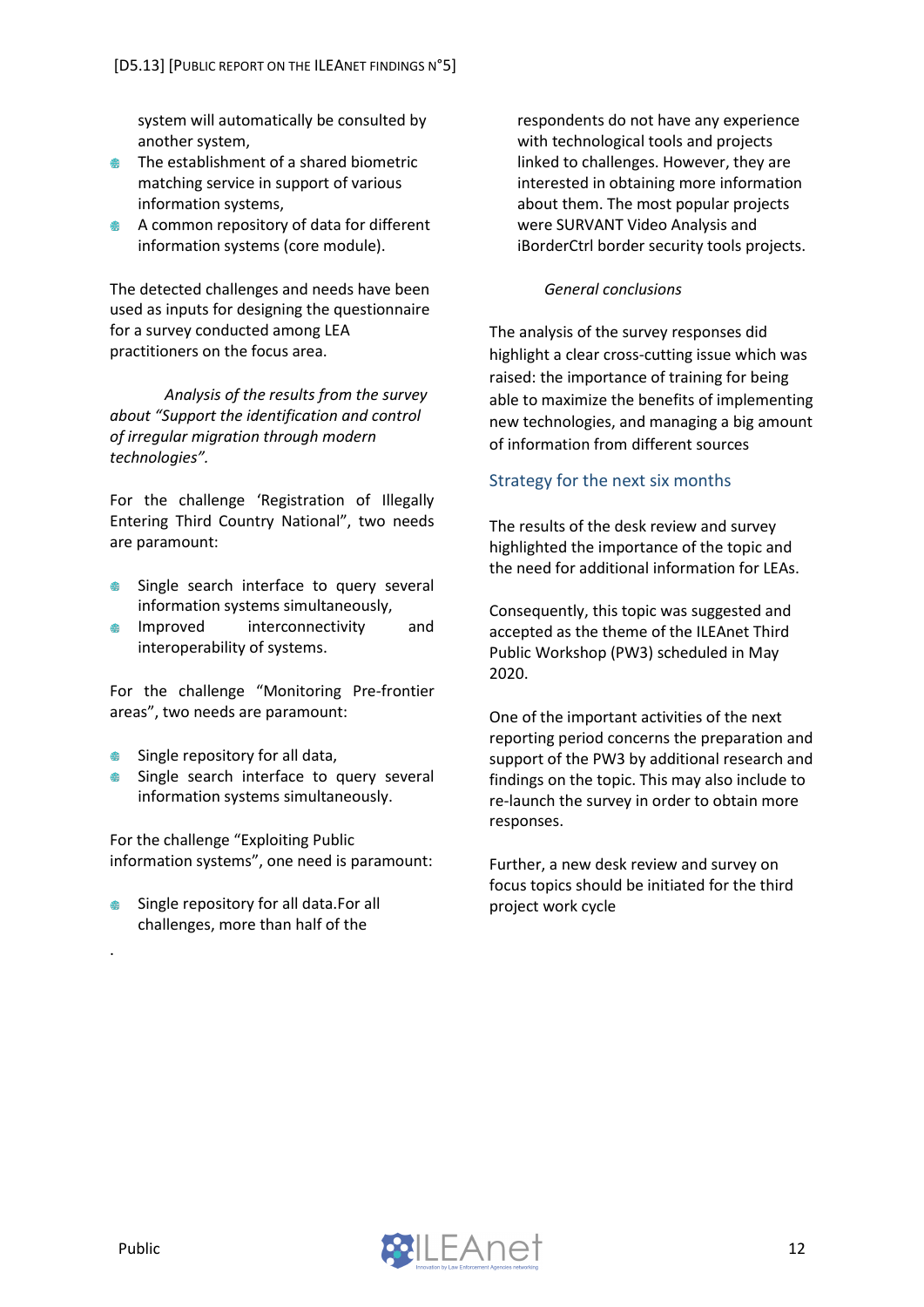#### <span id="page-13-0"></span>**WP3 ILEAnet Knowledge Factory**

The Work Package 3 has four main tasks:

- Enhancement and analysis of the online profiles of the ILEAnet community members
- **IDENTIFICATION AND COORDINATION OF SPECIFIC** best practice and state-of-theart/technology reports
- $\bullet$  Initial gaps and opportunities analysis
- **EXECUTE:** Development and management of the ILEAnet wiki (ILEAnet Knowledge Factory)

The focus for this period has been on tasks two and four.

#### <span id="page-13-1"></span>Report of general activities

Enhancement and analysis of the online profiles of the ILEAnet community members

A significant amount of work was performed to improve the online members profile. To address concerns around security, a number of fields were set as mandatory such as the name, the organization and a description of the role in this organization.

A KPI was set up to monitor the achievements of member profiles fully described and was reached, 90% of members profile being completed.

Initial gaps and opportunities analysis and ● Identification and Coordination of Specific Best Practices and State of the Art/Technology Reports

This task consists in initiating the state-of-theart commissioning process to identify cross cutting needs/solutions/gaps. This decision comes from the mapping of solutions to the needs highlighted in the results of the challenges and need survey (WP2).

Once a series of 'Call for Solutions' (CfS) documents were written (one per topic: Migration, Terrorism, Organised Crime and Cybercrime), it allowed to provide gap analysis reports based on CfS responses that were collected and analysed. However, due to the

slowness of responses, the report was slightly delayed but has now been passed to WP4 for review and implementation of the next stage in the process.

However, analysis of the survey responses did highlight a clear cross-cutting issue which was raised across all priority areas. This was the need for more common processes/frameworks for the sharing of information and data, and for cooperation and collaboration on same.

This conducted ILEAnet to focus a state-ofthe-art study on the issue of information exchange. Work on the commissioning activity began in mid-July with a draft contract. However, this process was interrupted when the Scientific Coordinator left the organisation. The process is currently in hibernation until a replacement is found.

There are draft plans to use the upcoming ILEAnet Public Workshop as a tool to generate survey results. Development and Management of the ILEAnet Knowledge Database (Knowledge Factory)

 $\blacksquare$ Development and management of the ILEAnet wiki (ILEAnet Knowledge Factory)

The Knowledge Factory is filled with information on relevant academic publications, white papers, national and international research projects and official documents.

There are three main ways to use the ILEAnet Knowledge Factory, i.e. sharing, evaluation and search. For now, the tool is mainly fed by WP3 contributors and also the ILEAnet Scientific Coordination, but all users are encouraged to contribute to the body knowledge with their own expertise or experiences, add value and applicability to the information by evaluating knowledge, and search the Knowledge Factory to find ideas,

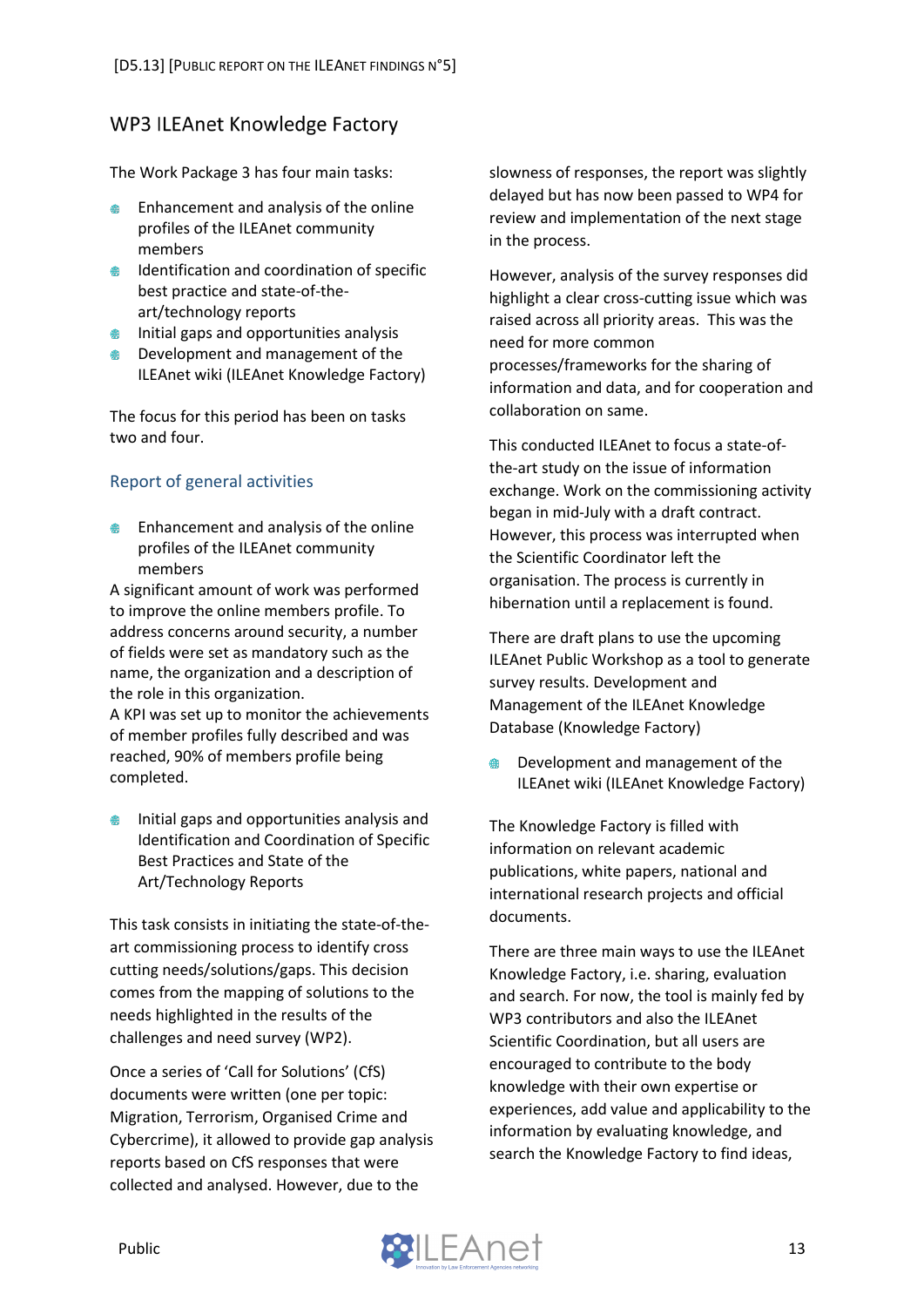solutions, events, collaboration opportunities in Europe and internationally.

There are now more than 300 pieces of information available in the Knowledge Factory, at the disposal of ILEAnet Community but only very few submitted by the INCs themselves. However, in addition to the four main topics usually addressed by ILEAnet (Migration, Terrorism, Organised Crime and Cybercrime), several related topics are covered, such as community policing, forensics, radicalization, disaster resilience, awareness raising, smart cities etc. Feeding the Knowledge Factory is also a good way to increase visibility of works but INCs should

more actively contribute to the Knowledge Factory.

#### <span id="page-14-0"></span>Strategy for the next six months

The following tasks have been targeted for completion during the next months:

- Increase INC participation and better  $\qquad \qquad \textcircled{\tiny{A}}$ understand what the INCs want
- Adopt a 'push' rather than a 'pull' strategy  $\qquad \qquad \oplus$ to encourage the participation of INC
- $\qquad \qquad \bigoplus$ Finally, yet importantly, the Knowledge Factory will be fed continually.

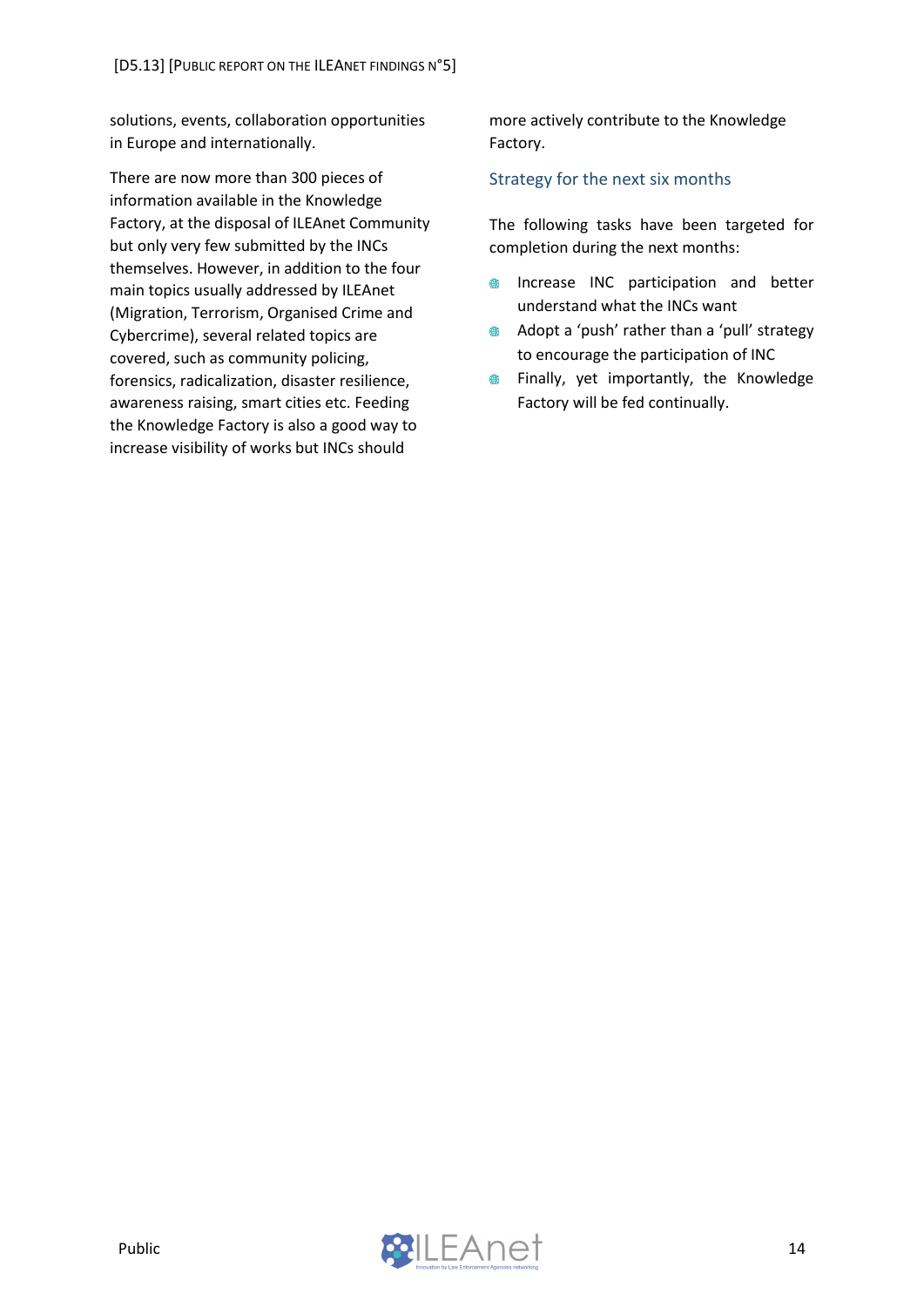#### <span id="page-15-0"></span>**WP4 ILEAnet Scouting activities**

The purpose of this section is to provide a status update on the main areas of work related to the WP4 for month 25 to 30, which are as follow:

- Cooperation with other WPs on defining areas for further in-depth analysis;
- **Support for ILEAnet work cycles through** the preparation to the procurement procedure to select experts;
- **Making the connection with other projects** through participation in external or internal events;

The actions undertaken in the last six months in the above-mentioned areas contribute to the achievement of the following specific objectives:

- To perform an analysis of opportunities ⋒ identified in WP3 and assess feasibility of the most promising ones;
- **●** To define the areas of most common interest for future standardization;
- **■** To connect with relevant initiatives and RDI projects.
- **●** To elaborate recommendations for uptake of solutions by LEA practitioners and RDI roadmaps.

#### <span id="page-15-1"></span>Report of general activities

The work carried out within WP4 during the reporting period is mostly related to the decision taken by the Steering Committee in July 2019 to concentrate the joint efforts on the subcontracting activities.

As a reminder, the survey and Call for Solutions carried out in WP3 have highlighted a cross-cutting issue in all priority areas which is the need for more common processes and frameworks for the sharing of information and data in order to achieve more cooperation

and collaboration in these areas. Therefore, it was proposed by WP3 that a state-of-the-art investigation on the needs of practitioners for more effective information sharing processes should be commissioned.

Consequently, the work in the current ILEAnet Cycle shall focus on defining a procurement procedure. The latter will support the selection of external experts to support the WP3 and WP4 activities related to the annual cycles' findings. The concrete role of the experts shall be double:

- To help the Network in performing a  $\blacksquare$ detailed analysis of the areas with the most impact on uptake of R&D&I solutions;
- To help in defining the areas for future  $\blacksquare$ standardization.

#### *Getting contact with the externs*

The activities performed by WP4 in this area were mostly tied to the ILEAnet uptake approach, according to which the Network shall focus on promotion of broader use of project results in the LEA daily work.

Thus, during the last six months, ILEAnet Community Management team organised three webinars dedicated to the presentation of RAMSES, DANTE and MOLECULA projects.

All webinars created an excellent opportunity to create a bridge between researchers and practitioners and to recognise the chances and opportunities for future uptake of the project results into market and/or routine LEA's practice.

In addition, WP4 participated in the14th Meeting of the Community of Users on Secure, Safe and Resilient Societies, which took place in September 2019. Some talks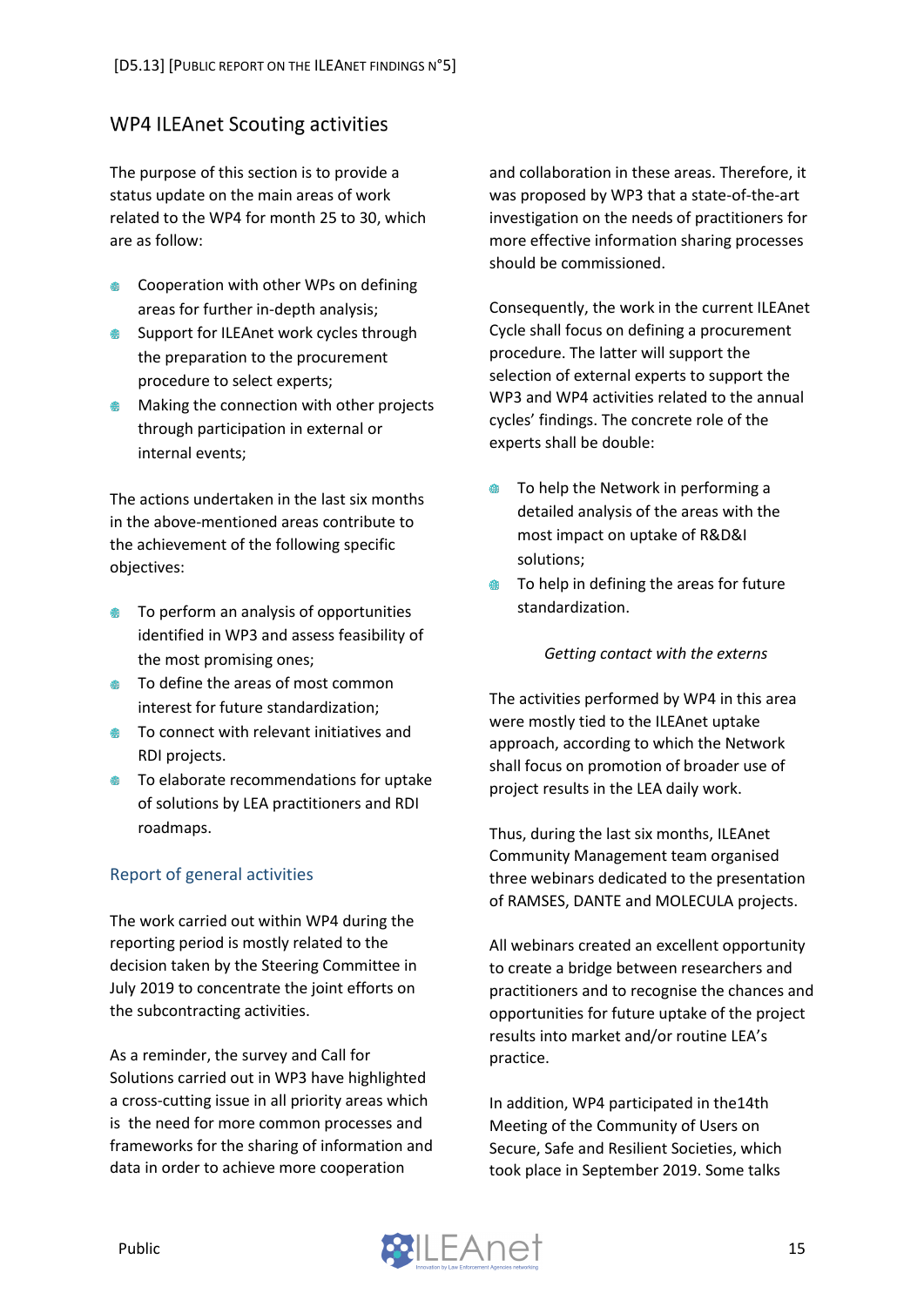resulted in very concrete proposals for future joint effort and the event created an excellent opportunity to exchange some ideas and experiences between the representatives of ILEAnet and I-lead.

#### <span id="page-16-0"></span>Strategy for the next six months

In the reporting period, the WP4 activities were mostly focused on cooperation with

other WPs in order to prepare for performing in-depth analyses in selected topics.

The next six months will be dedicated to the finalisation and launch of the Call for Experts.

In parallel, the ILEAnet network will continue its work on strengthening ILEAnet capacity. It will keep on initiating contact with practitioners, academia and industry partners at the same pace and intensity as before.

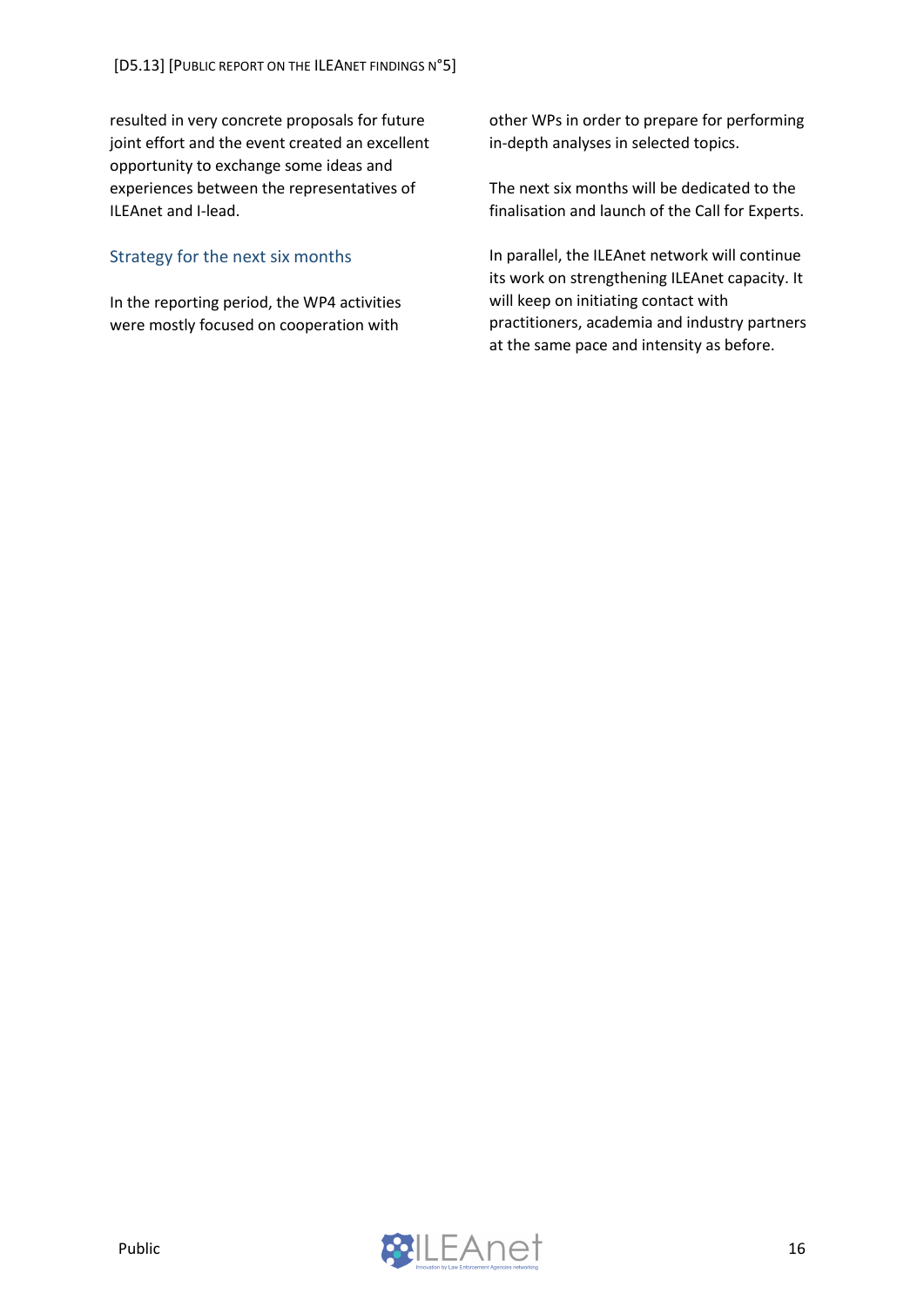# <span id="page-17-0"></span>Conclusion

ILEAnet first mission is to build and develop a sustainable LEA practitioner's network focused on research and innovation addressing LEA challenges together with a community of individuals.

Thanks to the involvement of the ILEAnet team and community, from the beginning of the project:

- **The network has been growing** continuously;
- **The INCs have enlarged their national** network, bringing a real added value to the network's activities;

The ILEAnet team has been focusing its efforts on the development of the community and of the collaborations and interactions among the members, by:

- Reinforcing the focus on concrete activities on research issues which are of direct interest and bring added value to LEAs
- **Optimizing the use of the ILEAnet tools to** better engage with INCs
- **●** Sequencing activities to provide consistent thread of work

The goal is to enhance ILEAnet legitimacy and visibility among academics and end-users to develop a conducive environment for

innovation and facilitate practitioners' involvement into research activities.

The success of the ILEAnet Online Platform and its growing members demonstrates that the ILEAnet activities are in alignment with the Description of Action. The concrete activities developed in ILEAnet since the beginning of the project have increased the LEAs motivation to join the Community and participate to the discussions online.

The next steps are focused on:

- Emphasizing the networking activities by  $\blacksquare$ the reallocation of manpower; Reassigning resources to the IPUP approach (ILEAnet Project Uptake Process), adopting the role of project hunters.
- $\qquad \qquad \bullet$ Reinforcing the support provided to the national networks
- Reviewing the work undertaken to date, ● to identify what has worked best, and to build on that.
- $\qquad \qquad \oplus$ Constructing the collaboration links with the CoU
- Starting to work on standardization  $\oplus$ activities as planned in WP4
- $\qquad \qquad \oplus$ Implementing a sustainable plan and assure the continuity of the activities after the end of the project

Feel free to contact your national INC and join the ILEAnet Community!